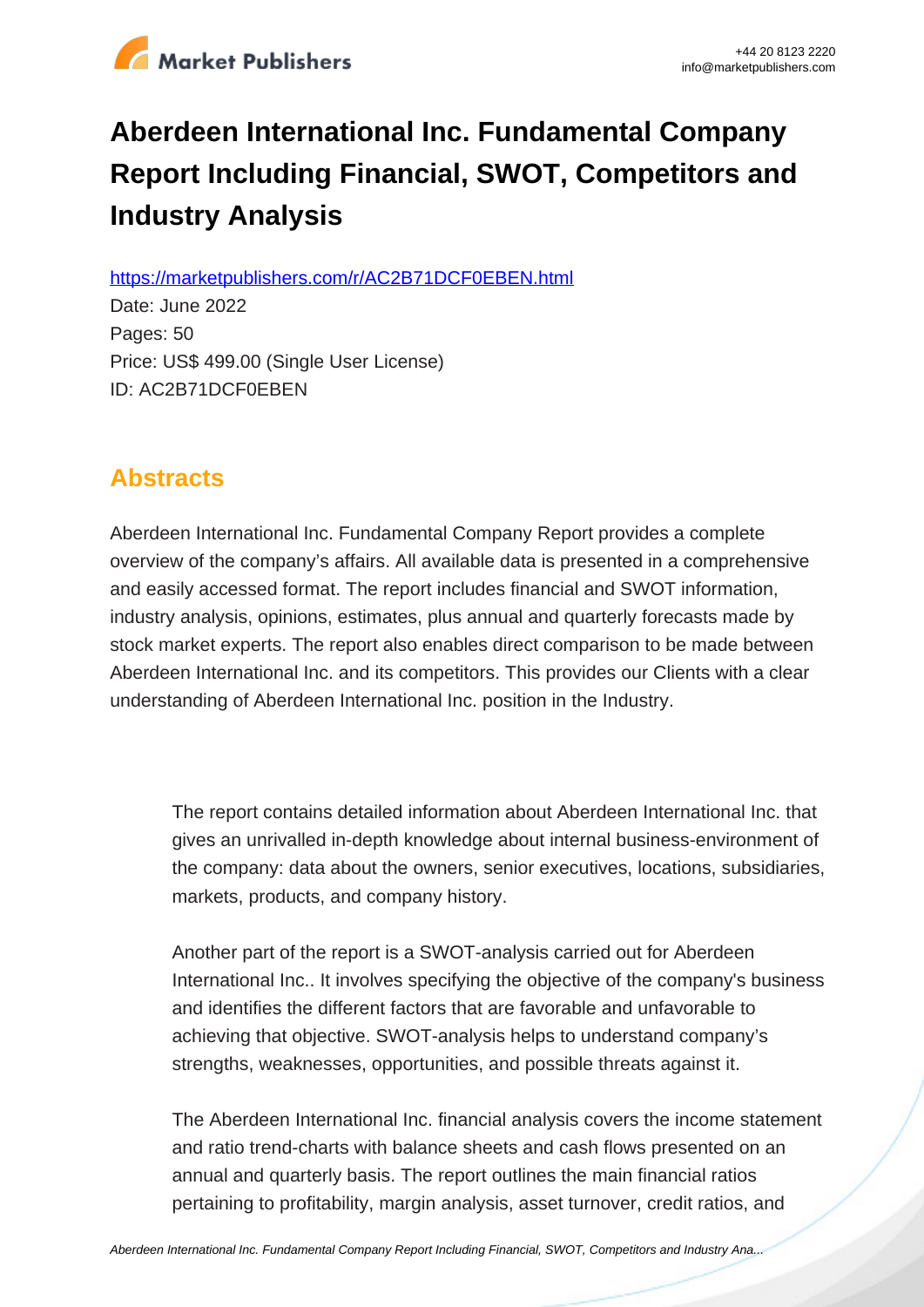

company's long-term solvency. This sort of company's information will assist and strengthen your company's decision-making processes.

In the part that describes Aberdeen International Inc. competitors and the industry in whole, the information about company's financial ratios is compared to those of its competitors and to the industry. The unique analysis of the market and company's competitors along with detailed information about the internal and external factors affecting the relevant industry will help to manage your business environment. Your company's business and sales activities will be boosted by gaining an insight into your competitors' businesses.

Also the report provides relevant news, an analysis of PR-activity, and stock price movements. The latter are correlated with pertinent news and press releases, and annual and quarterly forecasts are given by a variety of experts and market research firms. Such information creates your awareness about principal trends of Aberdeen International Inc. business.

#### **About Aberdeen International Inc.**

Aberdeen International Inc. operates as a global investment and merchant banking company focusing on small capitalization companies in the resource sector. It intends to acquire equity participation in pre-IPO and early stage public resource companies with undeveloped or undervalued resources.

The above Company Fundamental Report is a half-ready report and contents are subject to change.

It means that we have all necessary data in our database to prepare the report but need **2-3 days** to complete it. During this time we are also updating the report with respect to the current moment. So, you can get all the most recent data available for the same price. Please note that preparation of additional types of analyses requires extra time.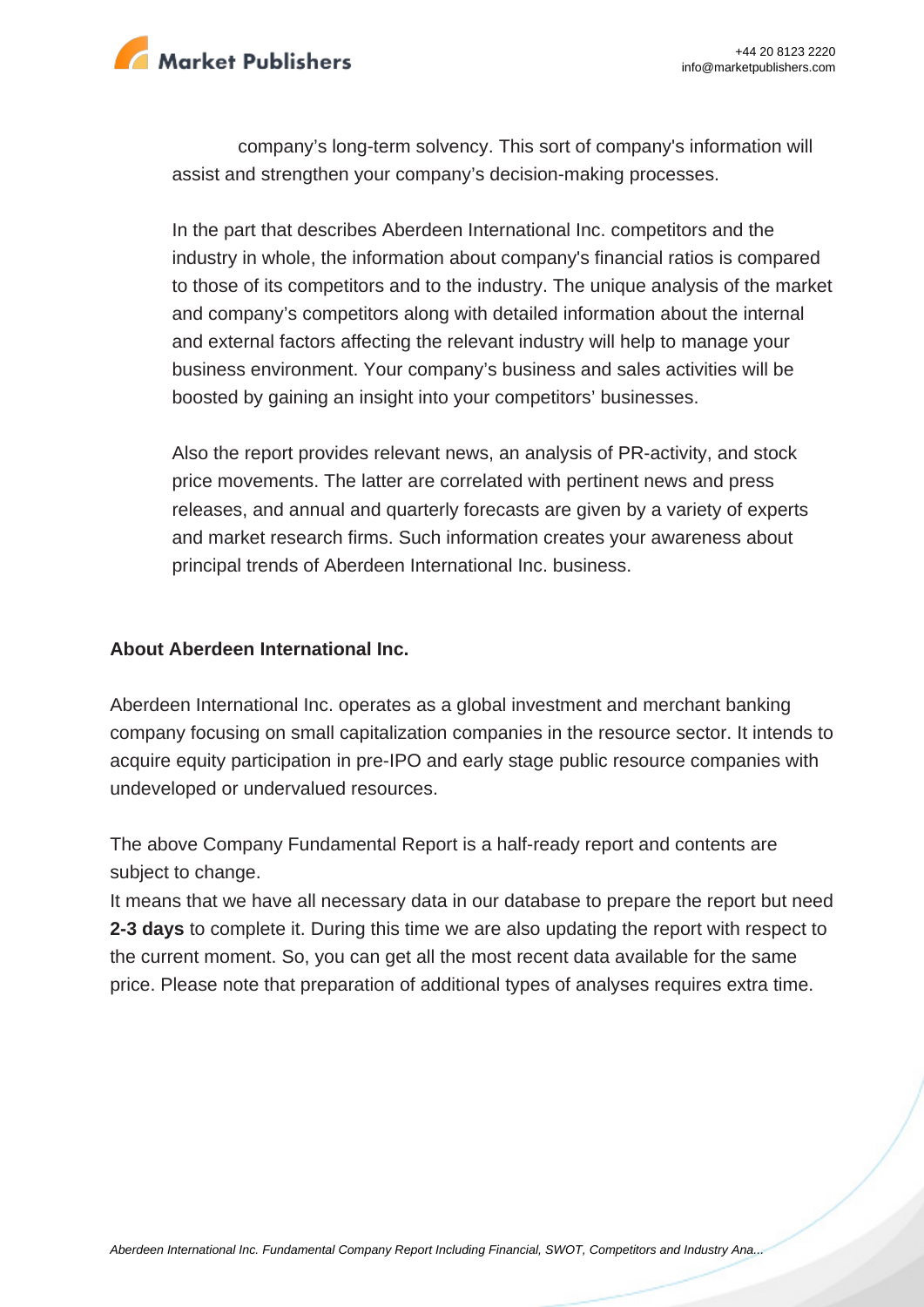

# **Contents**

#### RESEARCH METHODOLOGY

DISCLAIMER

# **1. ABERDEEN INTERNATIONAL INC. COMPANY PROFILE**

- 1.1. Key facts
- 1.2. Financial Performance
- 1.3. Key Executives
- 1.4. Ownership and Major Holders
- 1.5. Company History

#### **2. ABERDEEN INTERNATIONAL INC. BUSINESS OVERVIEW**

- 2.1. Business Description
- 2.2. Major Products and Services
- 2.3. Markets and Sales Activities
- 2.4. Locations, Subsidiaries, Operating Units

#### **3. ABERDEEN INTERNATIONAL INC. SWOT ANALYSIS**

- 3.1. Overview
- 3.2. Strengths
- 3.3. Weaknesses
- 3.4. Opportunities
- 3.5. Threats

### **4. ABERDEEN INTERNATIONAL INC. FINANCIAL ANALYSIS**

- 4.1. Financial Statements
- 4.1.1. Income Statement
- 4.1.2. Balance Sheet
- 4.1.3. Cash Flow
- 4.2. Financial Ratios
- 4.2.1. Profitability
- 4.2.2. Margin Analysis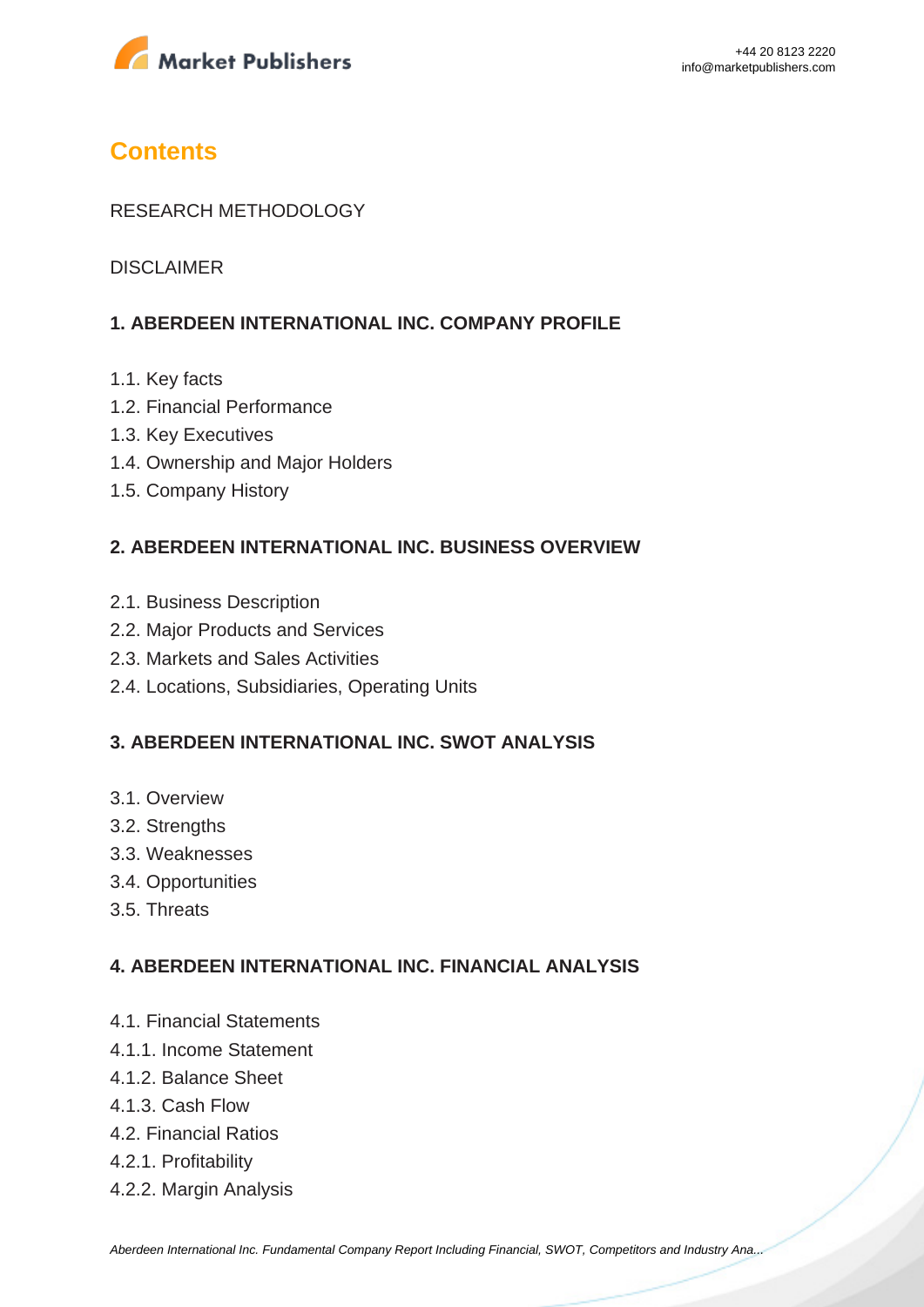

- 4.2.3. Asset Turnover
- 4.2.4. Credit Ratios
- 4.2.5. Long-Term Solvency
- 4.2.6. Growth Over Prior Year
- 4.2.7. Financial Ratios Charts
- 4.3. Stock Market Snapshot

# **5. ABERDEEN INTERNATIONAL INC. COMPETITORS AND INDUSTRY ANALYSIS**

- 5.1. Aberdeen International Inc. Direct Competitors
- 5.2. Comparison of Aberdeen International Inc. and Direct Competitors Financial Ratios
- 5.3. Comparison of Aberdeen International Inc. and Direct Competitors Stock Charts
- 5.4. Aberdeen International Inc. Industry Analysis
- 5.4.1. Industry Snapshot
- 5.4.2. Aberdeen International Inc. Industry Position Analysis

# **6. ABERDEEN INTERNATIONAL INC. NEWS & EVENTS**

- 6.1. News & PR Activity Analysis
- 6.2. IR Corporate News
- 6.3. Marketing News
- 6.4. Corporate Events

# **7. ABERDEEN INTERNATIONAL INC. EXPERTS REVIEW**<sup>1</sup>

- 7.1. Experts Consensus
- 7.2. Experts Revisions

# **8. ABERDEEN INTERNATIONAL INC. ENHANCED SWOT ANALYSIS**<sup>2</sup>

# **9. CANADA PESTEL ANALYSIS**<sup>2</sup>

- 9.1. Political Factors
- 9.2. Economic Factors
- 9.3. Social Factors
- 9.4. Technological Factors
- 9.5. Environmental Factors
- 9.6. Legal Factors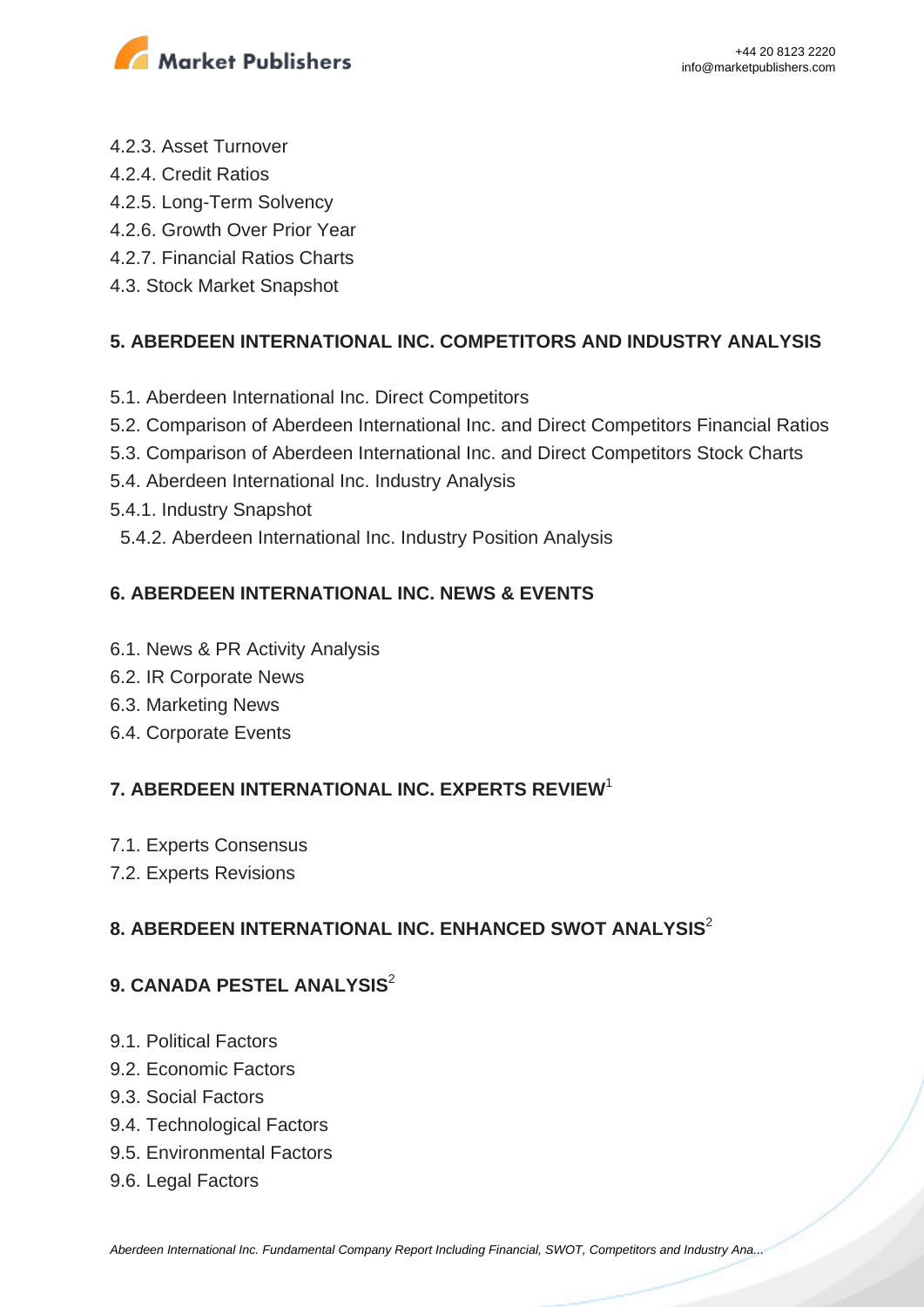

### **10. ABERDEEN INTERNATIONAL INC. IFE, EFE, IE MATRICES<sup>2</sup>**

- 10.1. Internal Factor Evaluation Matrix
- 10.2. External Factor Evaluation Matrix
- 10.3. Internal External Matrix

### **11. ABERDEEN INTERNATIONAL INC. PORTER FIVE FORCES ANALYSIS**<sup>2</sup>

# **12. ABERDEEN INTERNATIONAL INC. VRIO ANALYSIS**<sup>2</sup>

#### **APPENDIX: RATIO DEFINITIONS**

#### **LIST OF FIGURES**

Aberdeen International Inc. Annual Revenues in Comparison with Cost of Goods Sold and Gross Profit Profit Margin Chart Operating Margin Chart Return on Equity (ROE) Chart Return on Assets (ROA) Chart Debt to Equity Chart Current Ratio Chart Aberdeen International Inc. 1-year Stock Charts Aberdeen International Inc. 5-year Stock Charts Aberdeen International Inc. vs. Main Indexes 1-year Stock Chart Aberdeen International Inc. vs. Direct Competitors 1-year Stock Charts Aberdeen International Inc. Article Density Chart

1 – Data availability depends on company's security policy.

2 – These sections are available only when you purchase a report with appropriate additional types of analyses. The complete financial data is available for publicly traded companies.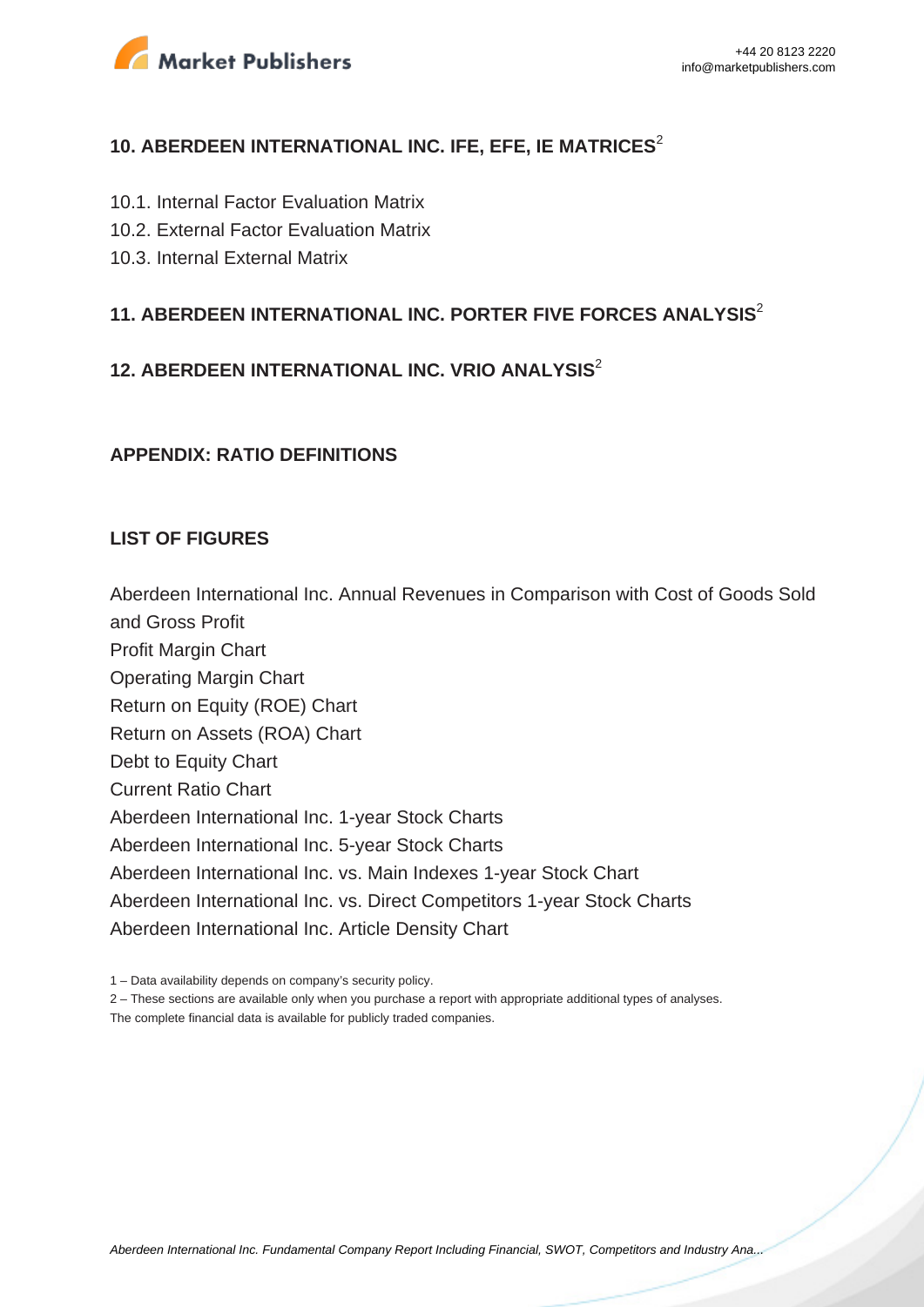

# **List Of Tables**

### **LIST OF TABLES**

Aberdeen International Inc. Key Facts **Profitability** Management Effectiveness Income Statement Key Figures Balance Sheet Key Figures Cash Flow Statement Key Figures Financial Performance Abbreviation Guide Aberdeen International Inc. Key Executives Aberdeen International Inc. Major Shareholders Aberdeen International Inc. History Aberdeen International Inc. Products Revenues by Segment Revenues by Region Aberdeen International Inc. Offices and Representations Aberdeen International Inc. SWOT Analysis Yearly Income Statement Including Trends Income Statement Latest 4 Quarters Including Trends Yearly Balance Sheet Including Trends Balance Sheet Latest 4 Quarters Including Trends Yearly Cash Flow Including Trends Cash Flow Latest 4 Quarters Including Trends Aberdeen International Inc. Profitability Ratios Margin Analysis Ratios Asset Turnover Ratios Credit Ratios Long-Term Solvency Ratios Financial Ratios Growth Over Prior Year Aberdeen International Inc. Capital Market Snapshot Aberdeen International Inc. Direct Competitors Key Facts Direct Competitors Profitability Ratios Direct Competitors Margin Analysis Ratios Direct Competitors Asset Turnover Ratios Direct Competitors Credit Ratios Direct Competitors Long-Term Solvency Ratios Industry Statistics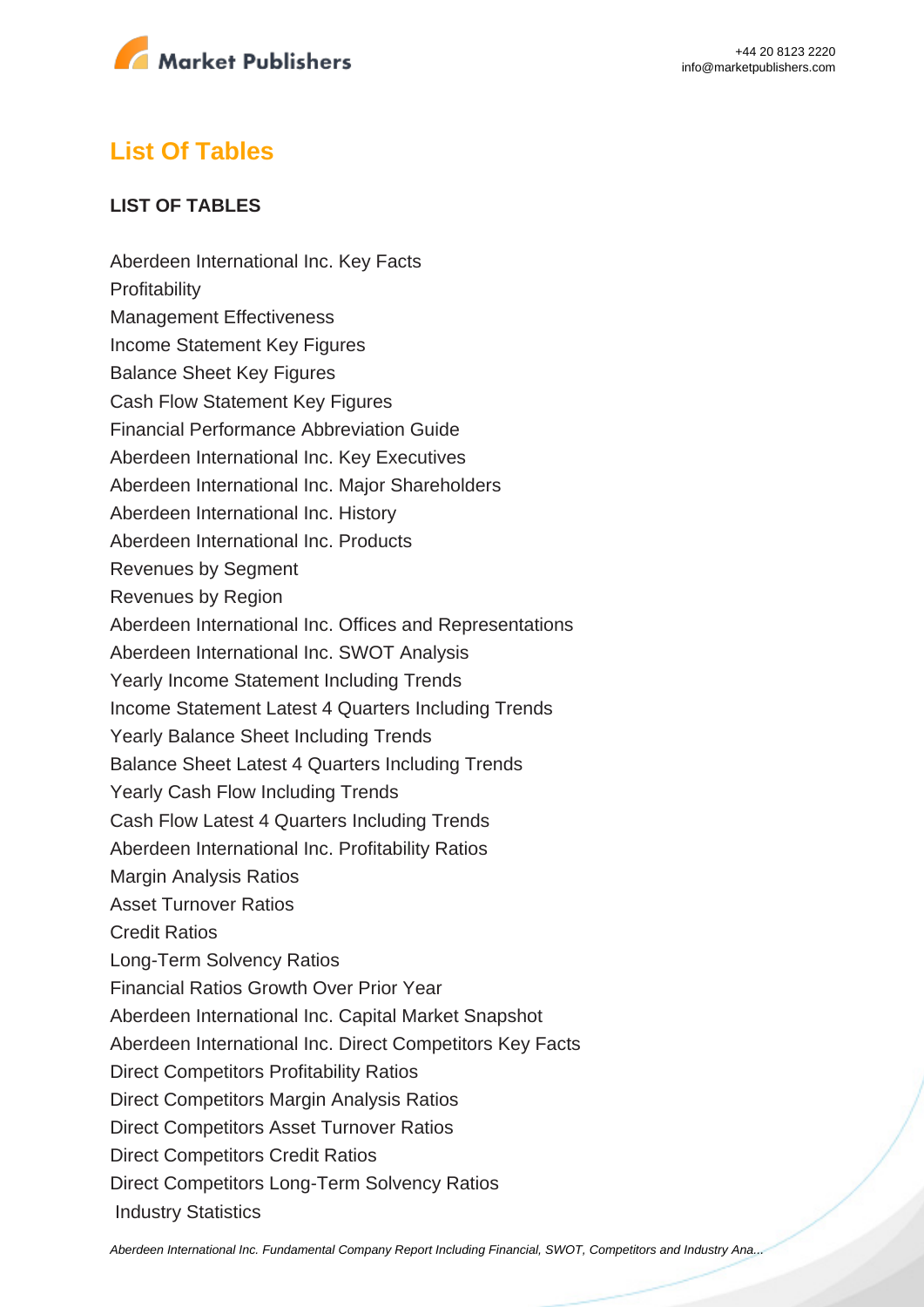

Aberdeen International Inc. Industry Position Company vs. Industry Income Statement Analysis Company vs. Industry Balance Sheet Analysis Company vs. Industry Cash Flow Analysis Company vs. Industry Ratios Comparison Aberdeen International Inc. Consensus Recommendations<sup>1</sup> Analyst Recommendation Summary<sup>1</sup> Price Target Summary<sup>1</sup> Experts Recommendation Trends<sup>1</sup> Revenue Estimates Analysis<sup>1</sup> Earnings Estimates Analysis $<sup>1</sup>$ </sup> Historical Surprises<sup>1</sup> Revenue Estimates Trend<sup>1</sup> Earnings Estimates Trend<sup>1</sup> Revenue Revisions<sup>1</sup>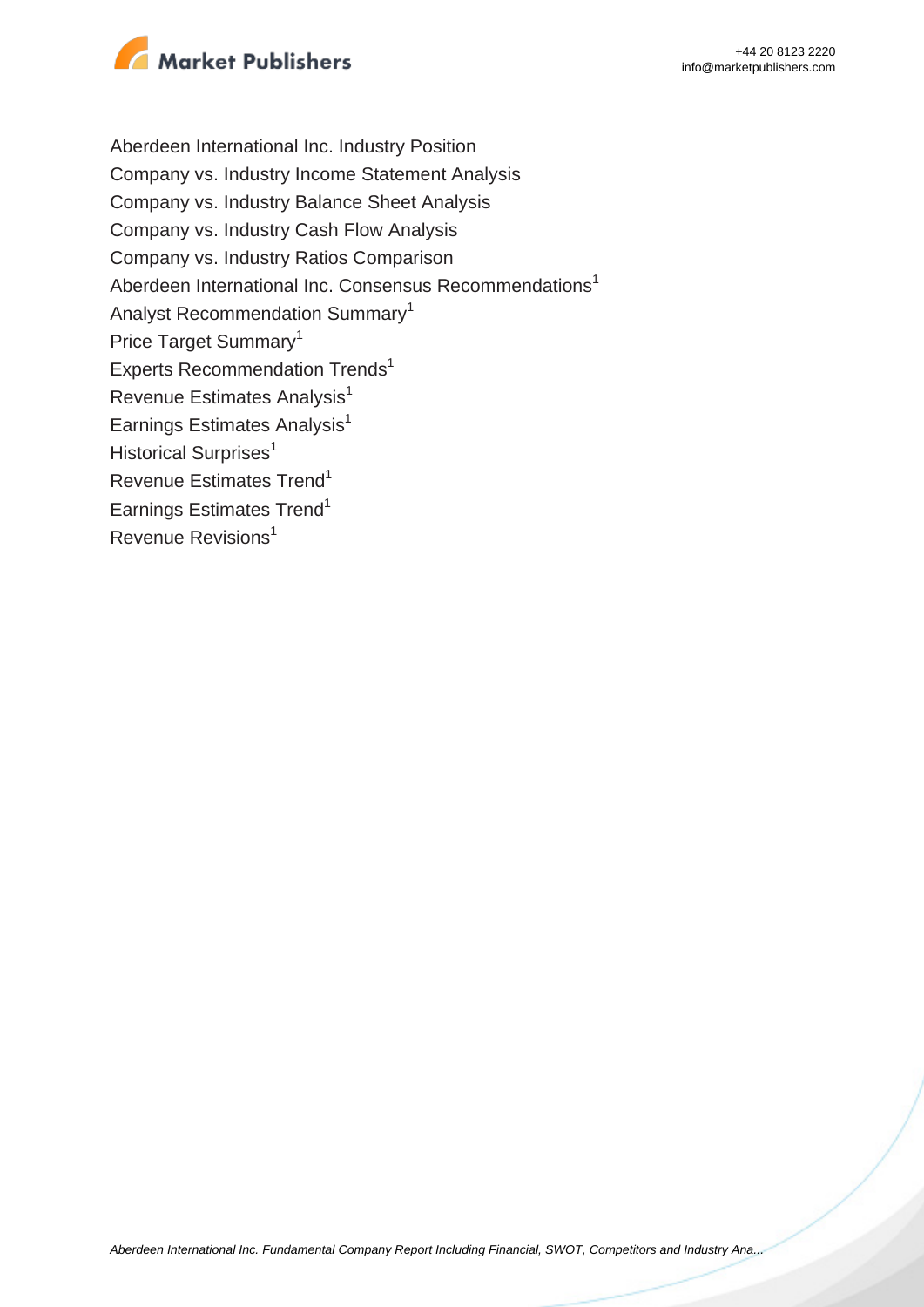

# **ANALYSIS FEATURES**

#### **SWOT Analysis**

SWOT, which stands for Strengths, Weaknesses, Opportunities and Threats, is an analytical framework that identifies the internal and external factors that are favorable and unfavorable for a company.

#### **Enhanced SWOT Analysis**

Enhanced SWOT is a 3×3 grid that arranges strengths, weaknesses, opportunities and threats into one scheme:

How to use the strengths to take advantage of the opportunities?

How to use the strengths to reduce likelihood and impact of the threats?

How to overcome the weaknesses that obstruct taking advantage of the opportunities?

How to overcome the weaknesses that can make the threats a reality?

Upon answering these questions a company can develop a project plan to improve its business performance.

#### **PESTEL Analysis**

PESTEL (also termed as PESTLE) is an ideal tool to strategically analyze what influence different outside factors – political, economic, sociocultural, technological, environmental and legal – exert on a business to later chart its long term targets.

Being part of the external analysis when carrying out a strategic assessment or performing a market study, PESTEL gives an overview of diverse macro-environmental factors that any company should thoughtfully consider. By perceiving these outside environments, businesses can maximally benefit from the opportunities while minimizing the threats to the organization.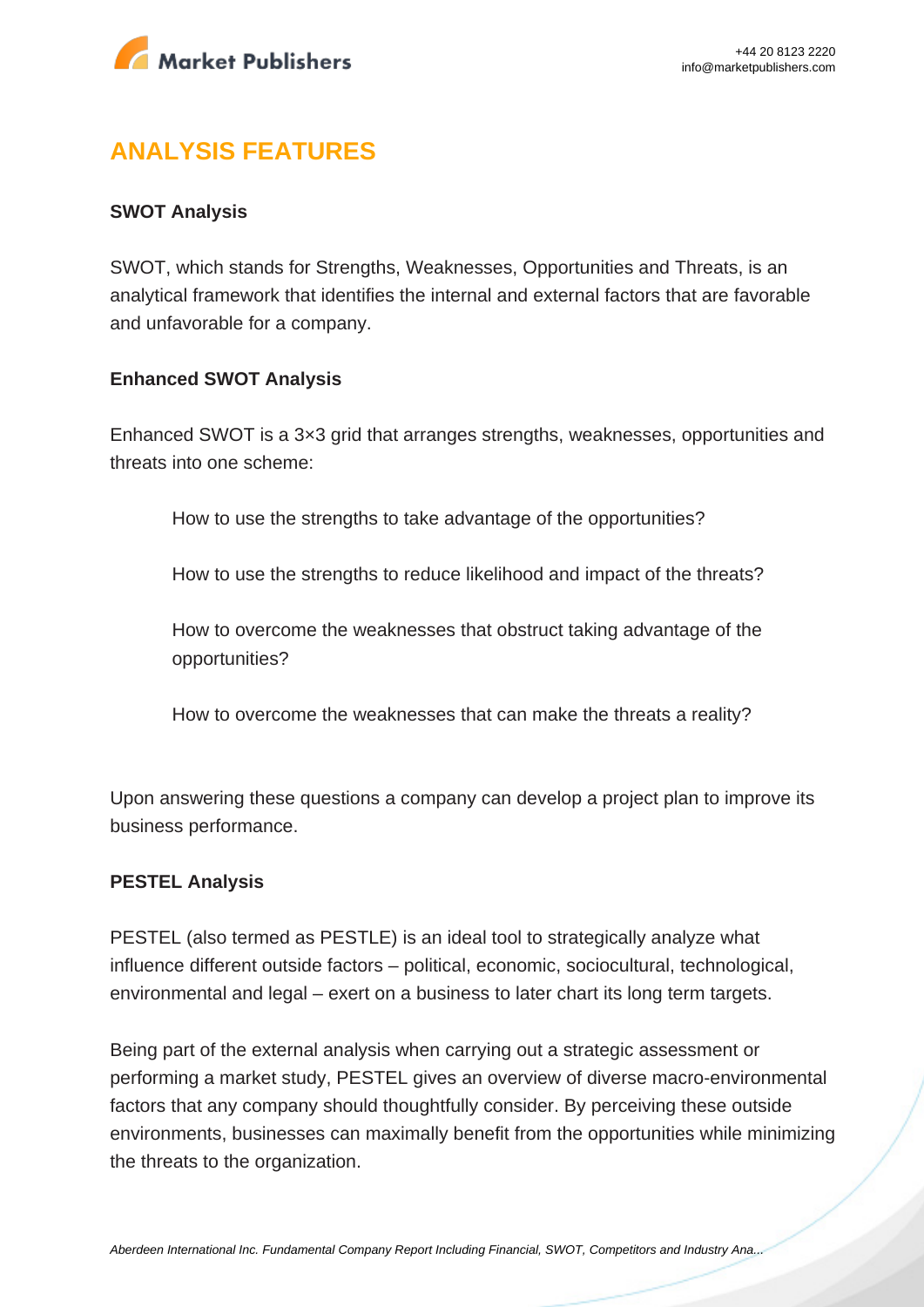

Key Factors Examined by PESTEL Analysis:

Political – What opportunities and pressures are brought by political bodies and what is the degree of public regulations' impact on the business?

Economic – What economic policies, trends and structures are expected to affect the organization, what is this influence's degree?

Sociological – What cultural and societal aspects will work upon the demand for the business's products and operations?

Technological – What impact do the technological aspects, innovations, incentives and barriers have on the organization?

Environmental – What environmental and ecological facets, both locally and farther afield, are likely to predetermine the business?

Legal – What laws and legislation will exert influence on the style the business is carried out?

### **IFE, EFE, IE Matrices**

The Internal Factor Evaluation matrix (IFE matrix) is a strategic management tool helping audit or evaluate major weaknesses and strengths in a business's functional areas. In addition, IFE matrix serves as a basis for identifying and assessing relationships amongst those areas. The IFE matrix is utilised in strategy formulation.

The External Factor Evaluation matrix (EFE matrix) is a tool of strategic management that is typically utilised to assess current market conditions. It is an ideal instrument for visualising and prioritising the threats and opportunities a firm is facing.

The essential difference between the above mentioned matrices lies in the type of factors incorporated in the model; whilst the latter is engaged in internal factors, the former deals exceptionally with external factors – those exposed to social, political, economic, legal, etc. external forces.

Being a continuation of the EFE matrix and IFE matrix models, the Internal External matrix (IE matrix) rests upon an investigation of external and internal business factors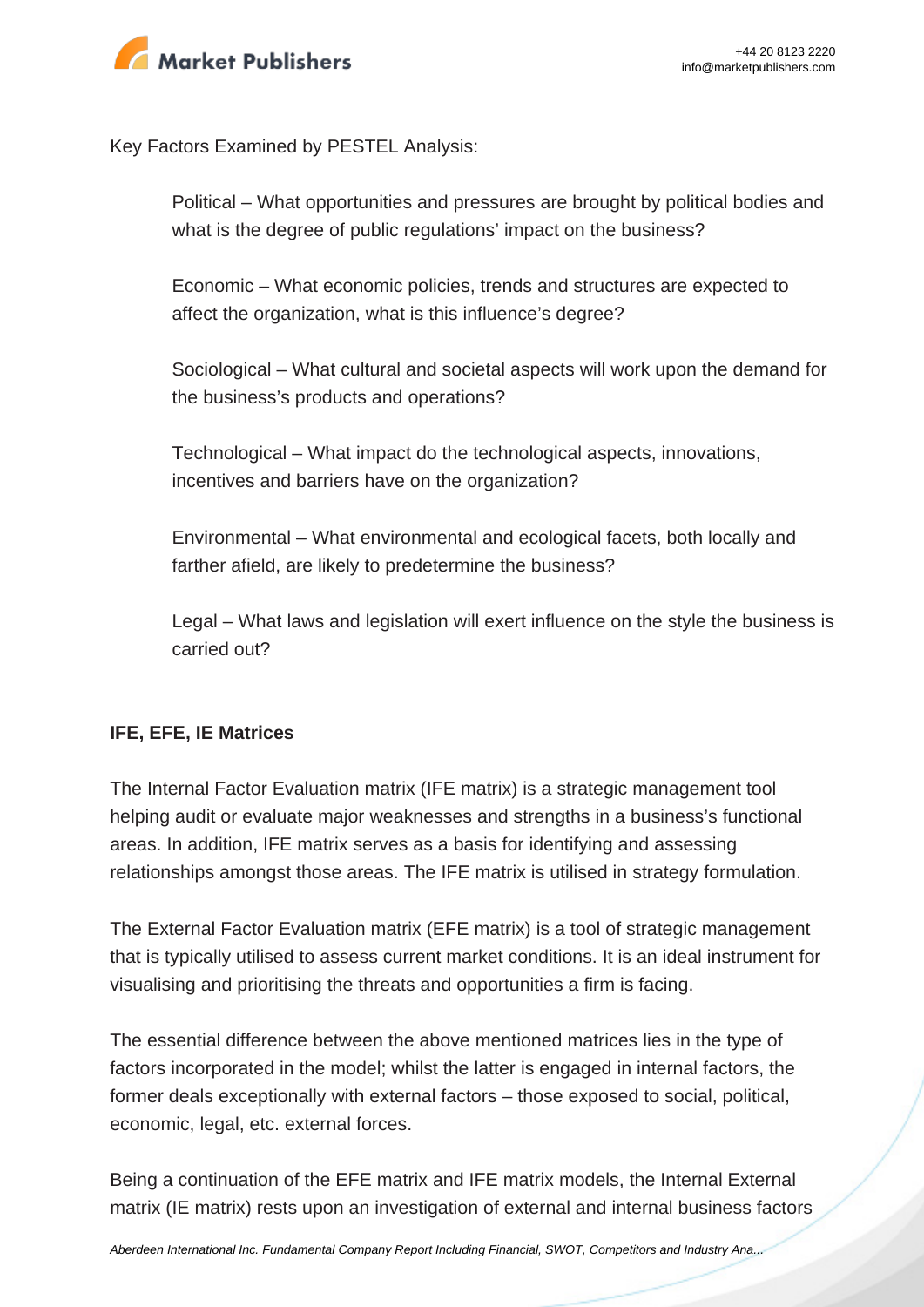

integrated into one suggestive model.

#### **Porter Five Forces Analysis**

The Porter's five forces analysis studies the industry of operation and helps the company find new sources of competitive advantage. The analysis surveys an industry through five major questions:

What composes a threat of substitute products and services?

Is there a threat of new competitors entering the market?

What is the intensity of competitive rivalry?

How big is the bargaining power of buyers?

How significant is the bargaining power of suppliers?

#### **VRIO Analysis**

VRIO stands for Value, Rarity, Imitability, Organization. This analysis helps to evaluate all company's resources and capabilities and bring them together into one aggregate table that includes:

Tangible resources Financial

Physical

**Technological** 

**Organizational** 

Intangible resources Human

Innovation and Creativity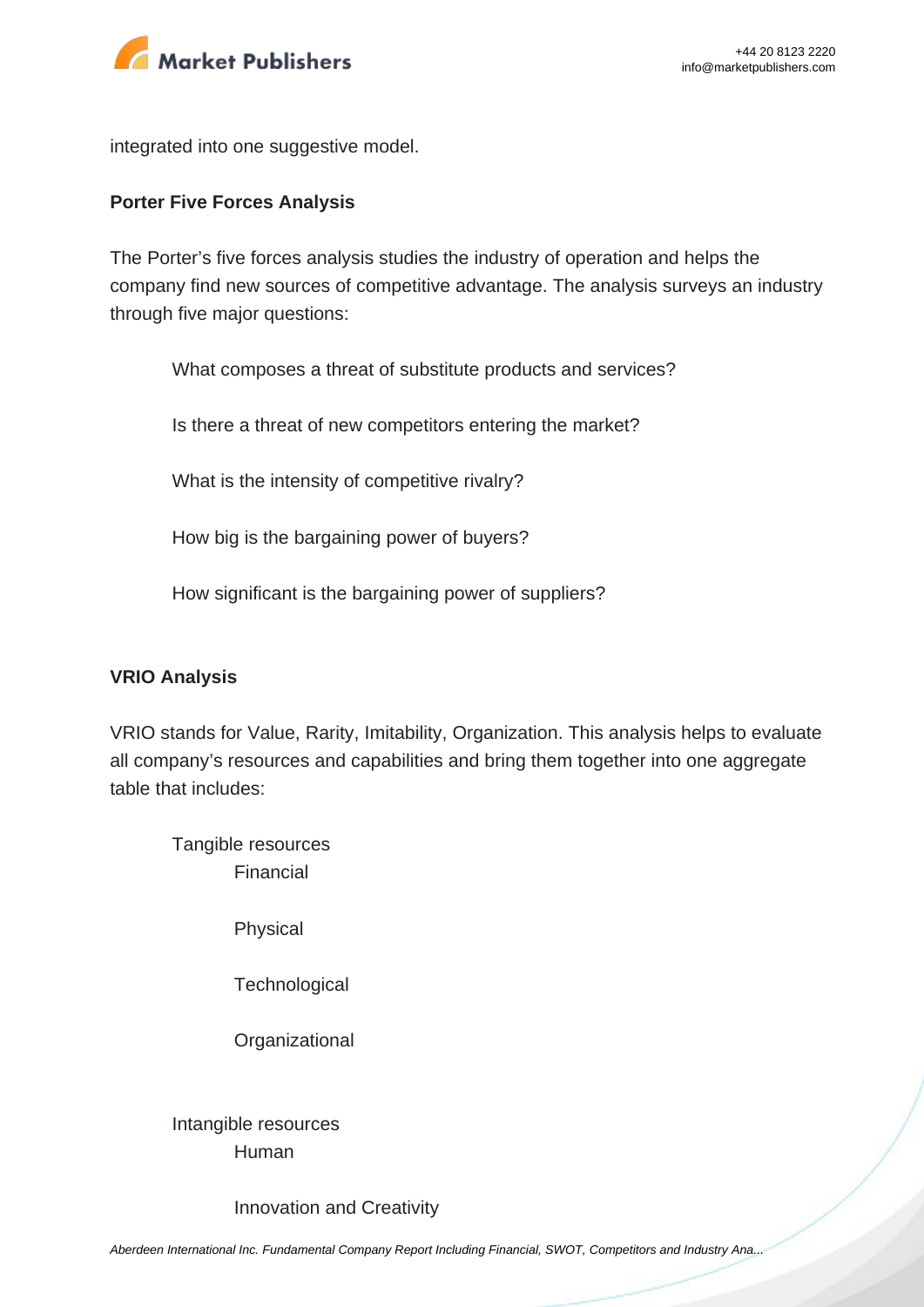

Reputation

Organizational capabilities

The result of the analysis gives a clear picture of company's competitive and economic implications, answering the questions if the resources mentioned above are:

Valuable?

Rare?

Costly to imitate?

Organized properly?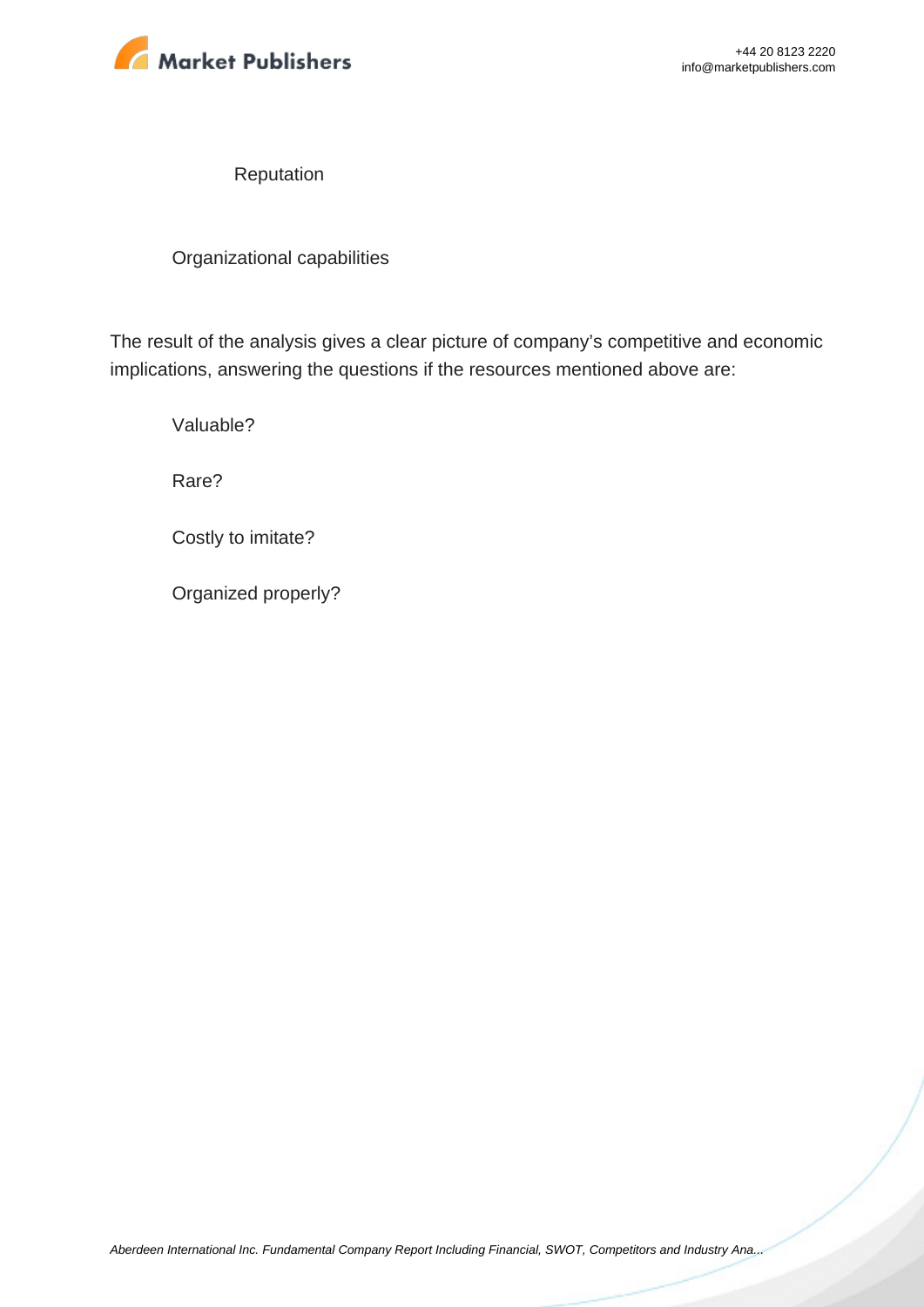

### I would like to order

Product name: Aberdeen International Inc. Fundamental Company Report Including Financial, SWOT, Competitors and Industry Analysis

Product link: [https://marketpublishers.com/r/AC2B71DCF0EBEN.html](https://marketpublishers.com/report/industry/metallurgy/aberdeen_international_inc_swot_analysis_bac.html)

Price: US\$ 499.00 (Single User License / Electronic Delivery) If you want to order Corporate License or Hard Copy, please, contact our Customer Service: [info@marketpublishers.com](mailto:info@marketpublishers.com)

# Payment

To pay by Credit Card (Visa, MasterCard, American Express, PayPal), please, click button on product page [https://marketpublishers.com/r/AC2B71DCF0EBEN.html](https://marketpublishers.com/report/industry/metallurgy/aberdeen_international_inc_swot_analysis_bac.html)

To pay by Wire Transfer, please, fill in your contact details in the form below:

First name: Last name: Email: Company: Address: City: Zip code: Country: Tel: Fax: Your message:

\*\*All fields are required

Custumer signature

Please, note that by ordering from marketpublishers.com you are agreeing to our Terms & Conditions at<https://marketpublishers.com/docs/terms.html>

To place an order via fax simply print this form, fill in the information below and fax the completed form to +44 20 7900 3970